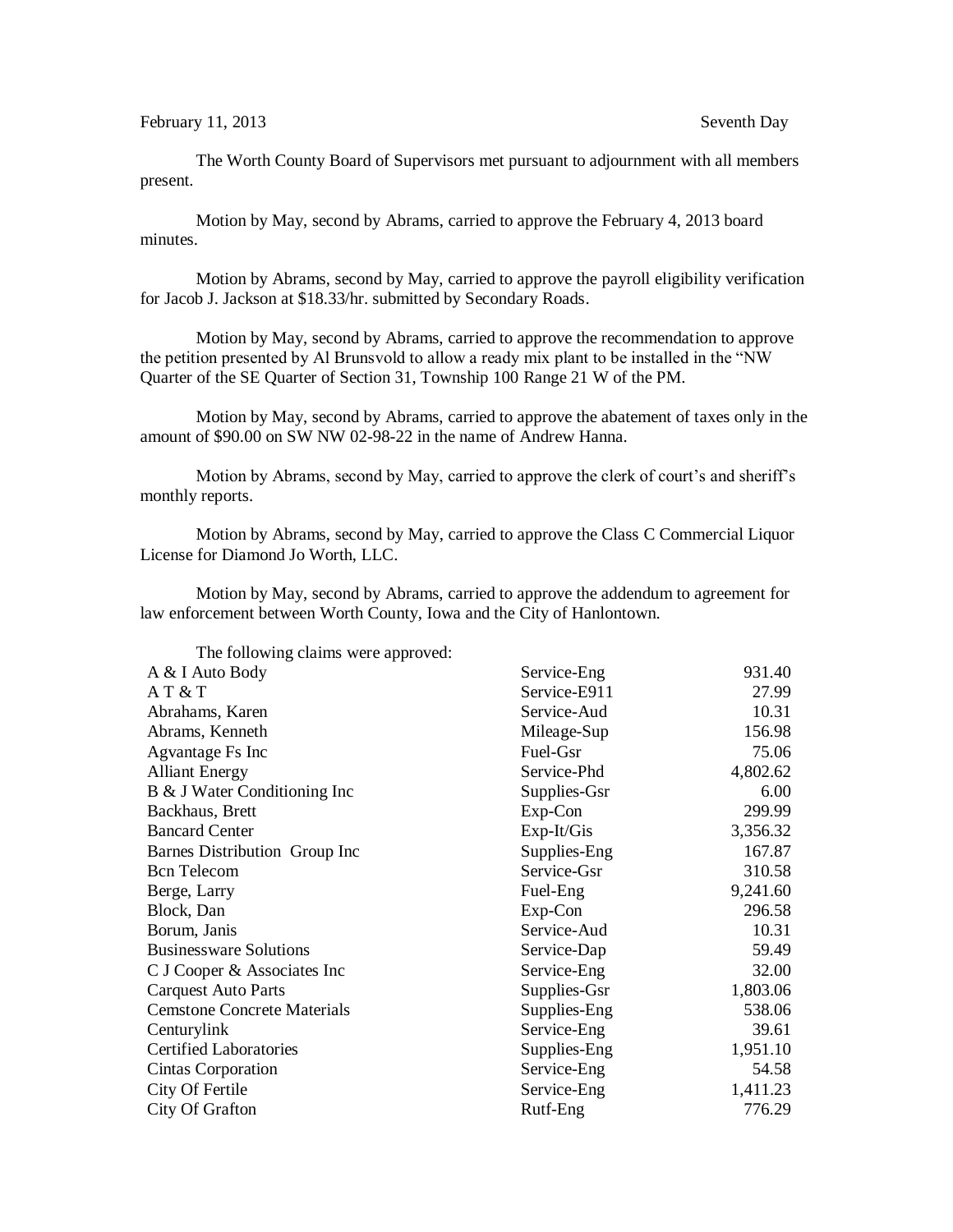| City Of Hanlontown                 | Rutf-Eng          | 315.58     |
|------------------------------------|-------------------|------------|
| City Of Joice                      | Service-Eng       | 798.96     |
| City Of Kensett                    | Service-Eng       | 414.02     |
| City Of Manly                      | Service-Eng       | 43.81      |
| City Of Northwood                  | Service-Eng       | 193.28     |
| Cnh Capital                        | Parts-Con         | 445.15     |
| Drivers Licenses Guide Co          | Supplies-Shf      | 28.95      |
| <b>Electronic Engineering</b>      | Equip-Shf         | 105,905.00 |
| Erdmann, June                      | Service-Aud       | 94.88      |
| <b>Fallgatter's Market</b>         | Supplies-Phd      | 537.34     |
| <b>Fastenal Company</b>            | Supplies-Eng      | 1,082.77   |
| Foss, Genie                        | Service-Aud       | 94.88      |
| <b>Francis Lauer Youth Svcs</b>    | Service-Juj       | 1,446.15   |
| Greve Law Office                   | Exp-Aty           | 154.00     |
| Hanson, James David                | Exp-Con           | 21.18      |
| Hartman, Renee                     | Service-Aud       | 78.38      |
| Haugen, David                      | Mileage-Sup       | 124.95     |
| Healthworks                        | Service-Eng       | 337.00     |
| Heiken, David                      | Parts-Eng         | 298.85     |
| Huber Supply Co                    | Supplies-Eng      | 105.00     |
| Ia Northern Railway Co             | Project-Ndp       | 131,700.27 |
| Isac                               | Edu-Con           | 260.00     |
| J & J Machining Welding & Fabr     | Service-Eng       | 1,258.39   |
| Jaspers, Katherine                 | Service-Aud       | 10.31      |
| Joe's Collision & Performance      | Service-Shf       | 589.52     |
| Joice Fire Dept                    | Service-E911      | 2,000.00   |
| Kaman Industrial Technologies      | Supplies-Eng      | 1,223.38   |
| Keele, Judith                      | Service-Aud       | 8.25       |
| Lair, Paul                         | Fuel-Eng          | 180.00     |
| Low, Richard R                     | Fuel-Asr          | 35.34      |
| <b>Manly Junction Signal</b>       | Service-Asr       | 527.53     |
| Marshall & Swift Inc               | Service-Gsr       | 449.10     |
| Martin Bros Dist Co. Inc           | Supplies-Gsr      | 412.35     |
| May, Dennis                        | Mileage-Sup       | 112.35     |
| Mc Clure Engineering Co            | Service-Ndp       | 9,501.75   |
| Mediacom                           | Service-Phd       | 439.80     |
| <b>Midwest Technology Services</b> | Service-Dap       | 225.00     |
| Mike's C & O Tire                  | Service-Shf       | 442.44     |
| Mireles, Sandra                    | Mileage-Mha       | 530.25     |
| Mitchell County Ema                | Reimb Mileage-Ema | 281.40     |
| Mueller, Dean A                    | Exp-Con           | 19.63      |
| Nasby's Radiator Service           | Service-Eng       | 75.00      |
| National Sheriff's Assn            | Dues-Shf          | 50.00      |
| Niacog                             | Service-Tra       | 1,785.97   |
| North Country Equipment Llc        | Parts-Eng         | 135.40     |
| Northwood Anchor                   | Service-Shf       | 843.12     |
| Northwood Electric Inc             | Service-Gsr       | 133.42     |
| Northwood Fire Department          | Rent-Aud          | 50.00      |
| Northwood Sanitation Llc           | Service-Gsr       | 181.50     |
| Northwood True Value               | Supplies-Phd      | 543.33     |
|                                    |                   |            |